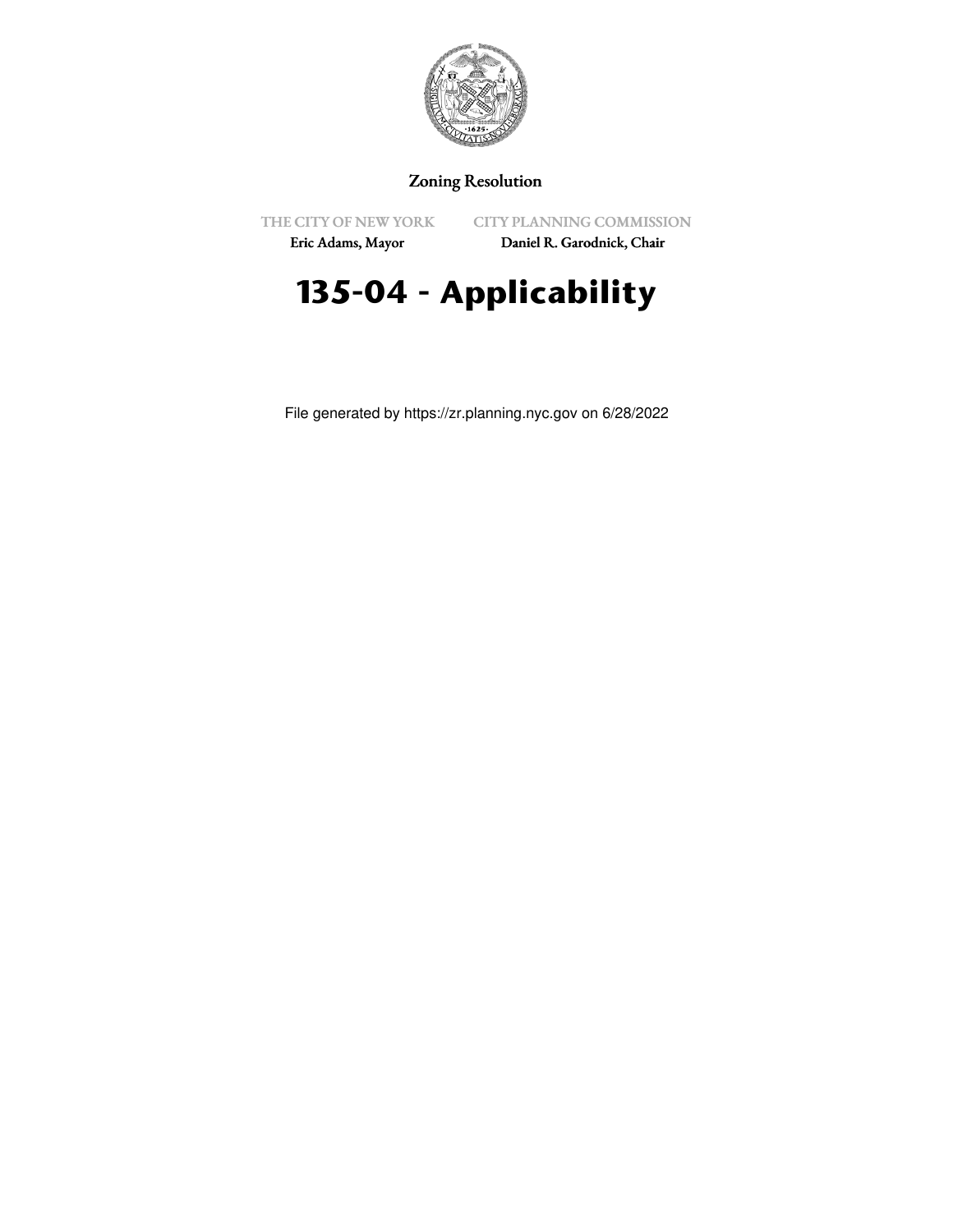### **135-04 - Applicability**

LAST AMENDED

## **135-041 - Applicability of Article I, Chapter 2**

LAST AMENDED

The definition of "lower density growth management area" in Section 12-10 shall exclude all districts within the #Special Bay Street Corridor District#.

## **135-042 - Applicability of the Quality Housing Program**

LAST AMENDED

Any #building# containing #residences#, #long-term care facilities# or philanthropic or non-profit institutions with sleeping accommodations that is constructed in accordance with the #bulk# regulations of this Chapter shall be considered a #Quality Housing building#, and shall comply with the provisions of Article II, Chapter 8 (The Quality Housing Program).

### **135-043 - Applicability of the Inclusionary Housing Program**

LAST AMENDED

For the purposes of applying the Inclusionary Housing Program set forth in Section 23-90, the #Special Bay Street Corridor District# shall be a #Mandatory Inclusionary Housing area#.

### **135-044 - Applicability of Article VI, Chapter 4**

LAST AMENDED 5/12/2021

Notwithstanding the general provisions of Section 135-01, in #flood zones#, in the event of a conflict between the provisions of this Chapter and the provisions of Article VI, Chapter 4 (Special Regulations Applying in Flood Zones), the provisions of Article VI, Chapter 4 shall control.

### **135-045 - Applicability of Article VI, Chapter 6**

LAST AMENDED 10/7/2021

Notwithstanding the general provisions of Section 135-01, for #transit-adjacent sites#, as defined in Section 66-11 (Definitions), in the event of a conflict between the provisions of this Chapter and the provisions of Article VI, Chapter 6 (Special Regulations Applying Around Mass Transit Stations), the provisions of Article VI, Chapter 6 shall control.

## **135-046 - Applicability of this Chapter to certain zoning lots in Subdistrict D**

LAST AMENDED 10/7/2021